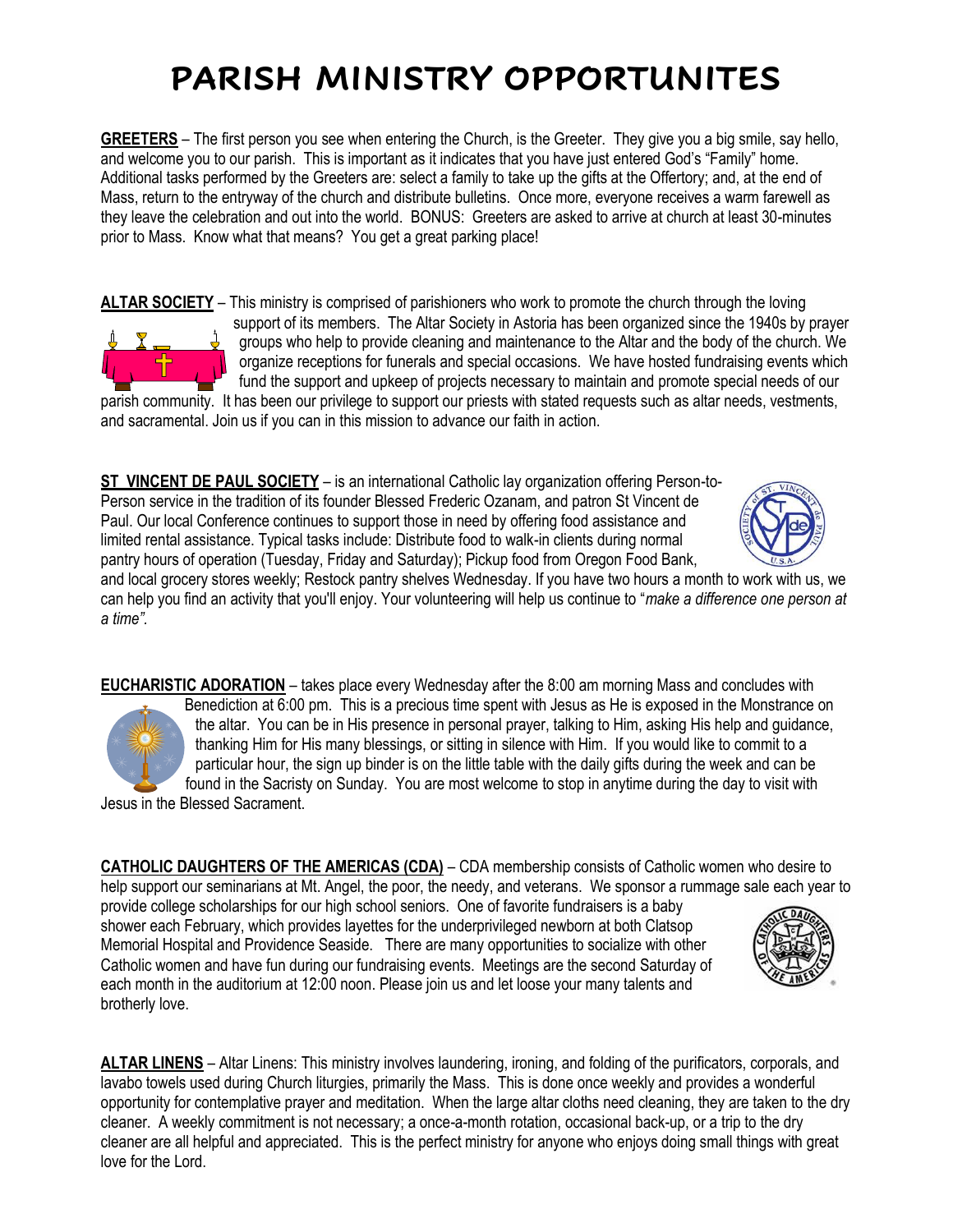**LITURGICAL DECOR** – You've seen how dramatically the décor changes, not only in the Sanctuary, but also in the body of the church, as the mood of our Eucharistic celebrations move through major liturgical seasons: Advent, Christmas, Lent, Easter and Ordinary Time. This ministry involves the placement of not only the obvious decorations such as the Advent Wreath and the Manger Scene, but it also includes hanging the appropriate banners and coordinating with the Flower Ministry for the extra special touches such as the Poinsettias, Lilies, etc. that complete the look. It only takes about 2-3 hours for a 3-person crew to transform the appearance of the church from one major season to another. Perhaps you would like to be a part of this creative effort.

**KNIGHTS OF COLUMBUS** – Our council would like to extend an invitation for every adult Catholic male who is not yet a member of the Knights of Columbus, to join us in our work. To quote Pope John Paul II, "the Knights of Columbus are the strong right arm of the Catholic church." You may say you don't have the time, or the energy, but we would still invite you to join if only to unite your voice with ours in support of the priests, bishops, and the Catholic Faith. Now is the time for all Catholic men to come to the support of their church. Become a member and play a part in changing the world!

**EUCHARISTIC MINISTERS TO THE SICK/HOME BOUND** – This ministry brings joy and consolation to our dear friends who cannot attend Mass. Your commitment would involve 1 or 2 hours a week or as much time as you have available. Training would be provided and someone would accompany you until you were comfortable visiting on your own. Holy Communion is brought to the sick at Clatsop Care, Clatsop Retirement Village, Clatsop Memorial Hospital, and those who are home bound. It is always rewarding for both the communicant and the Eucharistic Minister to share the Body of Christ, some spiritual reading and quality time together. Please consider this ministry of "carrying Christ to others".

**USHERS** – Although the Ushers often appear almost invisible, they perform a wide variety of tasks. Not only do they assist with seating when the church is packed, the Ushers also distribute any Eucharistic Minister crosses that have not been picked up. In addition to taking up the collection, the Ushers coordinate with the Greeters to ensure a family has been selected to take the gifts up to the altar. At the end of Mass, they also make sure the bulletins are ready for distribution at each exit and finally, they pick up the collection basket from the altar and take it into the sacristy. There has been some misconceptions regarding the position of Usher; any man or women is eligible to perform these duties, provided applicable training has been completed.

**LECTORS** – Are you a good reader? How would you like to participate in proclaiming the Word of God at Mass? The lector duties include: welcome those in attendance at the Mass, announce the Mass intention, invite everyone to stand and sing the opening hymn, read the First and Second readings, and the Prayers of the Faithful. The Lectors should arrive at least 20-minutes before Mass to check in with Father. Any man or woman is eligible to perform these duties, provided applicable training has been completed.

**EUCHARISTIC MINISTER** – To describe the magnitude of the responsibility of the Eucharistic Minister is impossible. The position of the Eucharistic Minister is essentially to assist the Priest with the distribution of the Body and Blood of Jesus Christ to the assembly. Whether the Cup Minister or the Host Minister, each holds a sacred vessel and each has a specific roll. You would arrive 15 minutes prior to Mass and pick up the Ministry Medallion in the Sacristy. A complete outline of the duties would be too lengthy, but will be given during orientation. Any man or woman desiring to be a Eucharistic Minister must be approved and complete the ministry-specific training.